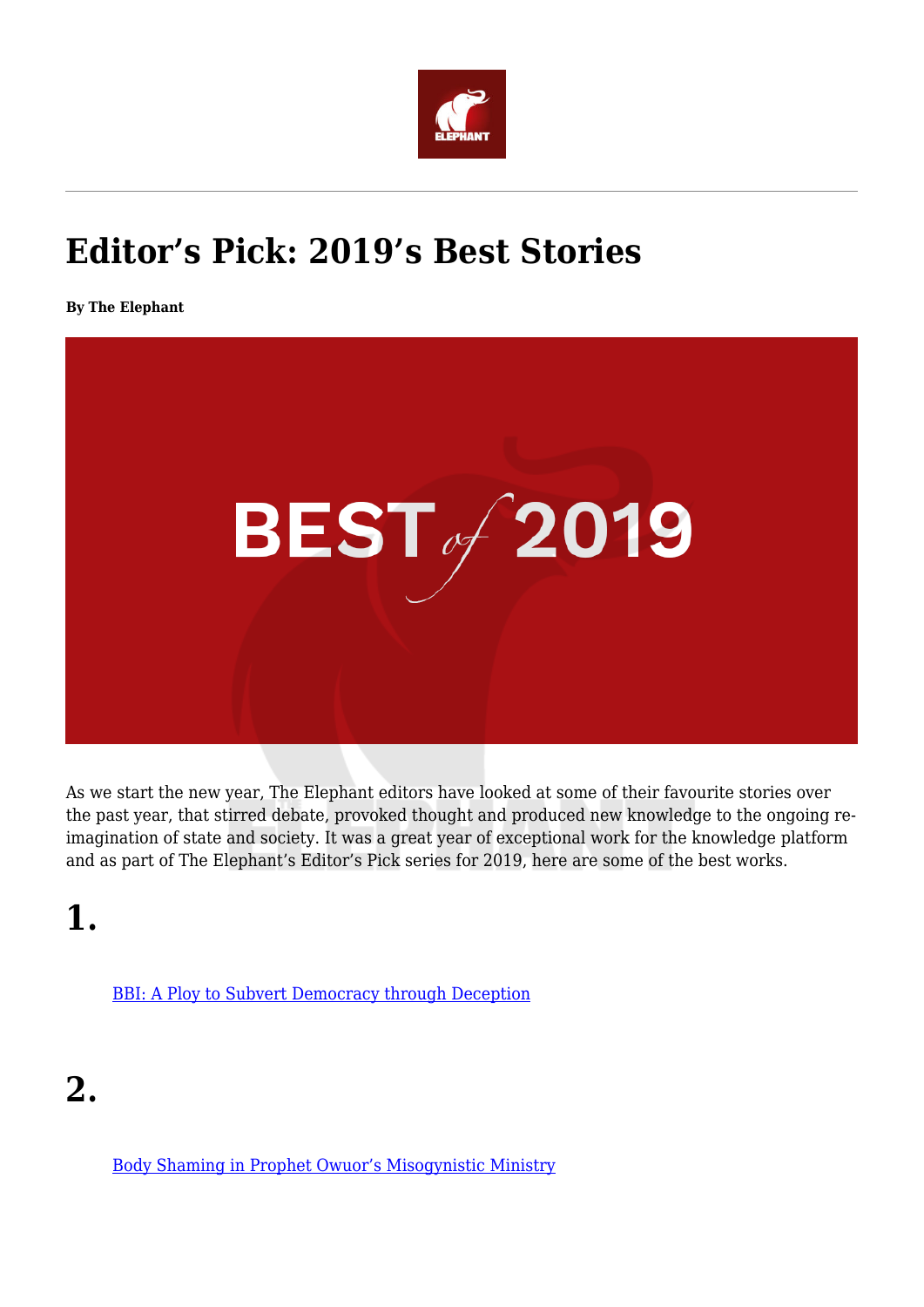[The New Frontier for Development and the Politics of Negation in Northern Kenya](https://www.theelephant.info/features/2019/11/15/the-new-frontier-for-development-and-the-politics-of-negation-in-northern-kenya/)

#### **4.**

[BBI: From "We the People" to "Fix the People"](https://www.theelephant.info/op-eds/2019/12/05/bbi-from-we-the-people-to-fix-the-people/)

#### **5.**

[An IMF Straightjacket Is a Fitting End to Jubilee's Reign of Hubris, Blunder, Plunder,](https://www.theelephant.info/op-eds/2019/12/06/an-imf-straightjacket-is-a-fitting-end-to-jubilees-reign-of-hubris-blunder-plunder-squander-and-abracadabra/) [Squander and Abracadabra](https://www.theelephant.info/op-eds/2019/12/06/an-imf-straightjacket-is-a-fitting-end-to-jubilees-reign-of-hubris-blunder-plunder-squander-and-abracadabra/)

#### **6.**

[Speak of Me as I Am: Ethiopia, Native Identities and the National Question in Africa](https://www.theelephant.info/op-eds/2019/01/26/speak-of-me-as-i-am/)

**7.** [Why I'm No Longer Talking to Kikuyus About Tribe](https://www.theelephant.info/op-eds/2019/07/20/why-im-no-longer-talking-to-kikuyus-about-tribe/)

#### **8.**

[Am I Going Mad: A Reflection on Mental Health in Kenya](https://www.theelephant.info/reflections/2019/05/03/am-i-going-mad-a-reflection-on-mental-health-in-kenya/)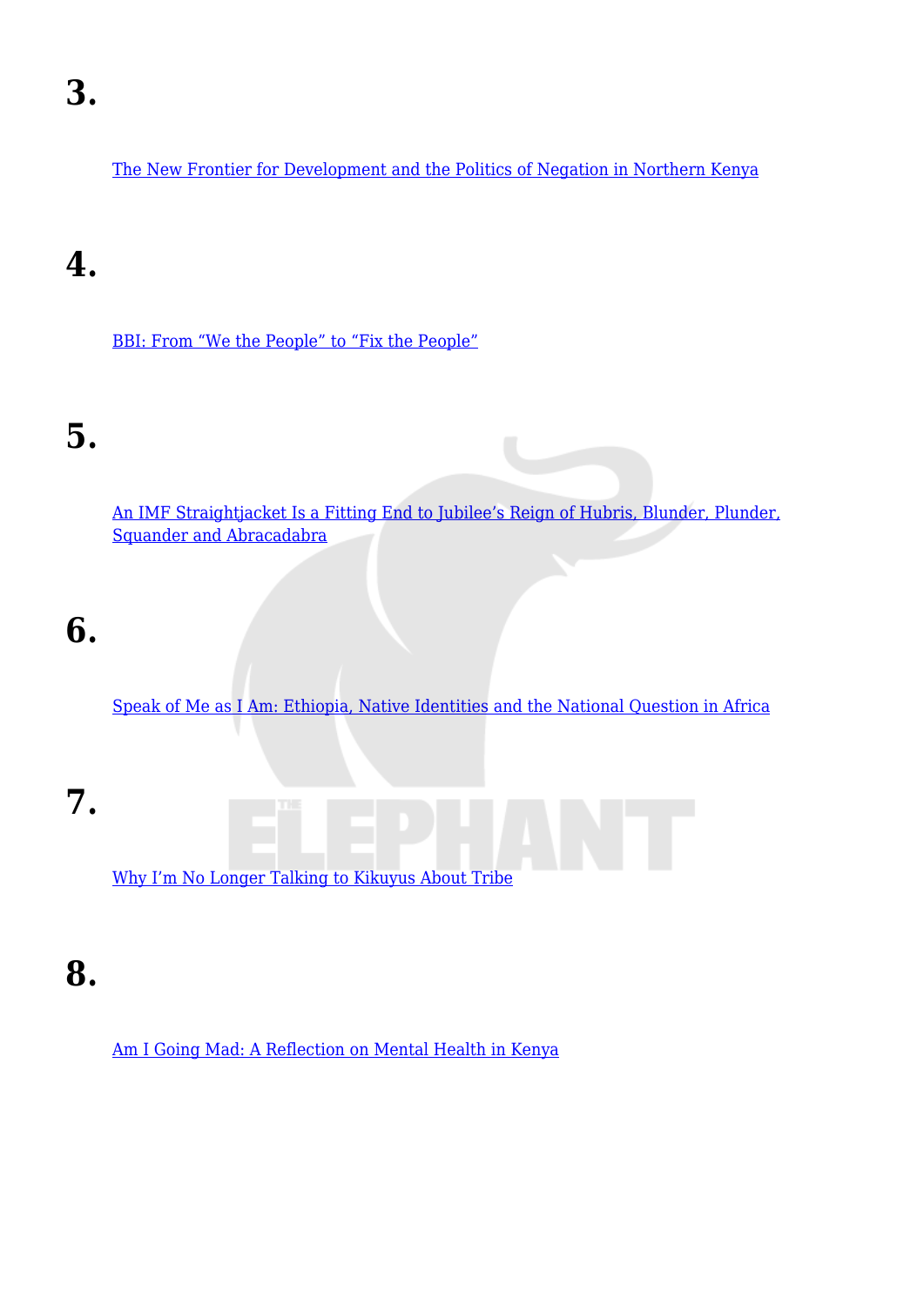[Reckoning with 400 Years: Remembrance, Resilience, Responsibility, Reparations and](https://www.theelephant.info/ideas/2019/08/30/the-original-sin-slavery-america-and-the-modern-world/) **[Redemption](https://www.theelephant.info/ideas/2019/08/30/the-original-sin-slavery-america-and-the-modern-world/)** 

## **10.**

[A Diary of a Young African Man](https://www.theelephant.info/reflections/2019/12/06/a-diary-of-a-young-african-man/)

# **11.**

[In Search of Grandmother's Osuga Seeds](https://www.theelephant.info/reflections/2019/09/29/in-search-of-grandmothers-osuga-seeds/)

# **12.**

[The Ones Who Are, But Don't Exist: Being Nubian, and Kenyan](https://www.theelephant.info/reflections/2019/07/05/the-ones-who-are-but-dont-exist-being-nubian-and-kenyan/)

**13.**



**14.**

[We Are Doctors, We Don't Die: A Damascus Moment on a Kenyan Highway](https://www.theelephant.info/reflections/2019/02/08/we-are-doctors-we-dont-die-a-damascus-moment-on-a-kenyan-highway/)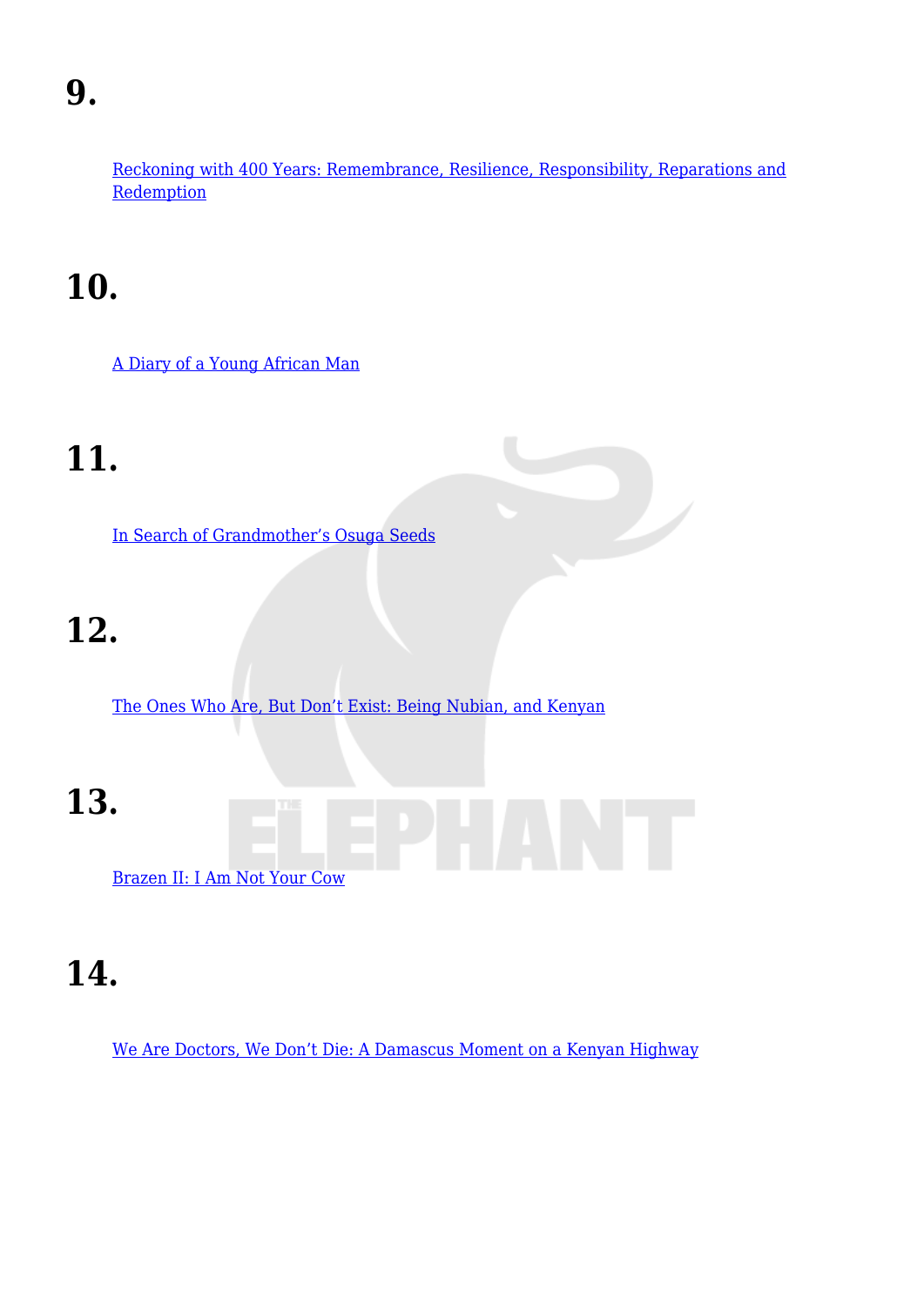[Battle of Ideas: The Social Responsibility of Intellectuals in Building Counter-](https://www.theelephant.info/op-eds/2019/02/09/battle-of-ideas-the-social-responsibility-of-intellectuals-in-building-counter-hegemonies/)**[Hegemonies](https://www.theelephant.info/op-eds/2019/02/09/battle-of-ideas-the-social-responsibility-of-intellectuals-in-building-counter-hegemonies/)** 

## **16.**

[Preeclampsia: The "Silent Killer" Stalking Expectant Mothers](https://www.theelephant.info/data-stories/2019/12/13/preeclampsia-the-silent-killer-stalking-expectant-mothers/)

## **17.**

[Toa Kitambulisho! Evolution of Registration of Persons in Kenya](https://www.theelephant.info/data-stories/2019/06/14/toa-kitambulisho-evolution-of-registration-of-persons-in-kenya/)

## **18.**

[The Unwinnable War: How the Myth of an 'Institutional' Solution Has Hobbled the Fight](https://www.theelephant.info/data-stories/2019/04/05/the-unwinnable-war-how-the-myth-of-an-institutional-solution-has-hobbled-the-fight-against-graft-and-wasted-time-and-resources/) [Against Graft and Wasted Time and Resources](https://www.theelephant.info/data-stories/2019/04/05/the-unwinnable-war-how-the-myth-of-an-institutional-solution-has-hobbled-the-fight-against-graft-and-wasted-time-and-resources/)

## **19.**

[Ayub Ogada: The Passing of a Nyatiti Evangelist](https://www.theelephant.info/culture/2019/02/21/ayub-ogada-the-passing-of-a-nyatiti-evangelist/)

#### **20.**

[Twerking as Resistance: Peeling Back the Ethic of Wamlambez](https://www.theelephant.info/culture/2019/08/29/twerking-as-resistance-peeling-back-the-ethic-of-wamlambez/)